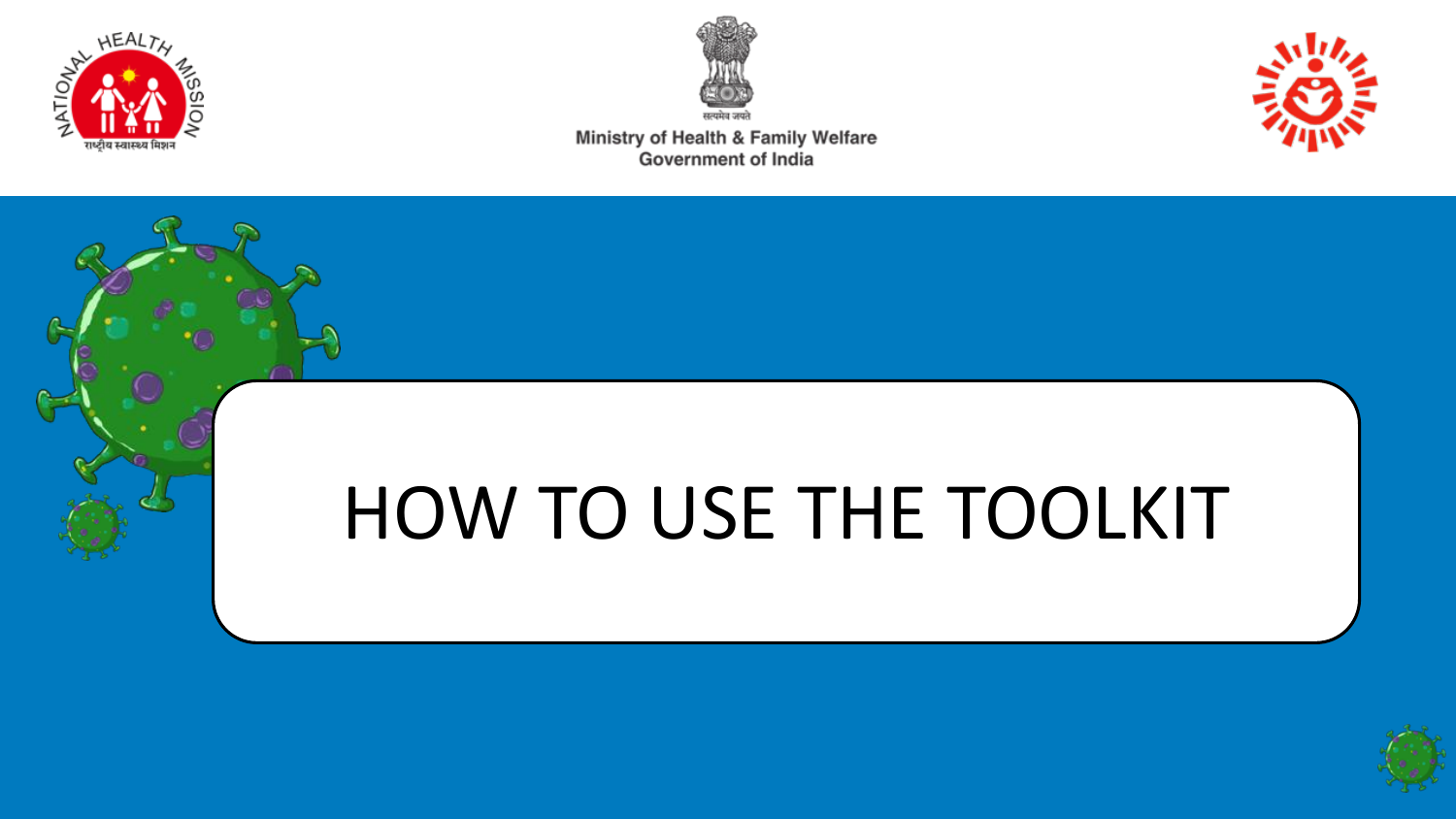# THE TRAINING KIT

- Read all instructions on use
- Kit materials complement and support each other
- Presentation supported by Facilitator guide
- Objectives and Self-assessments in FG to be taken up by the trainer
- Pocket Book of Five is a Reference material for the FLW based on the presentation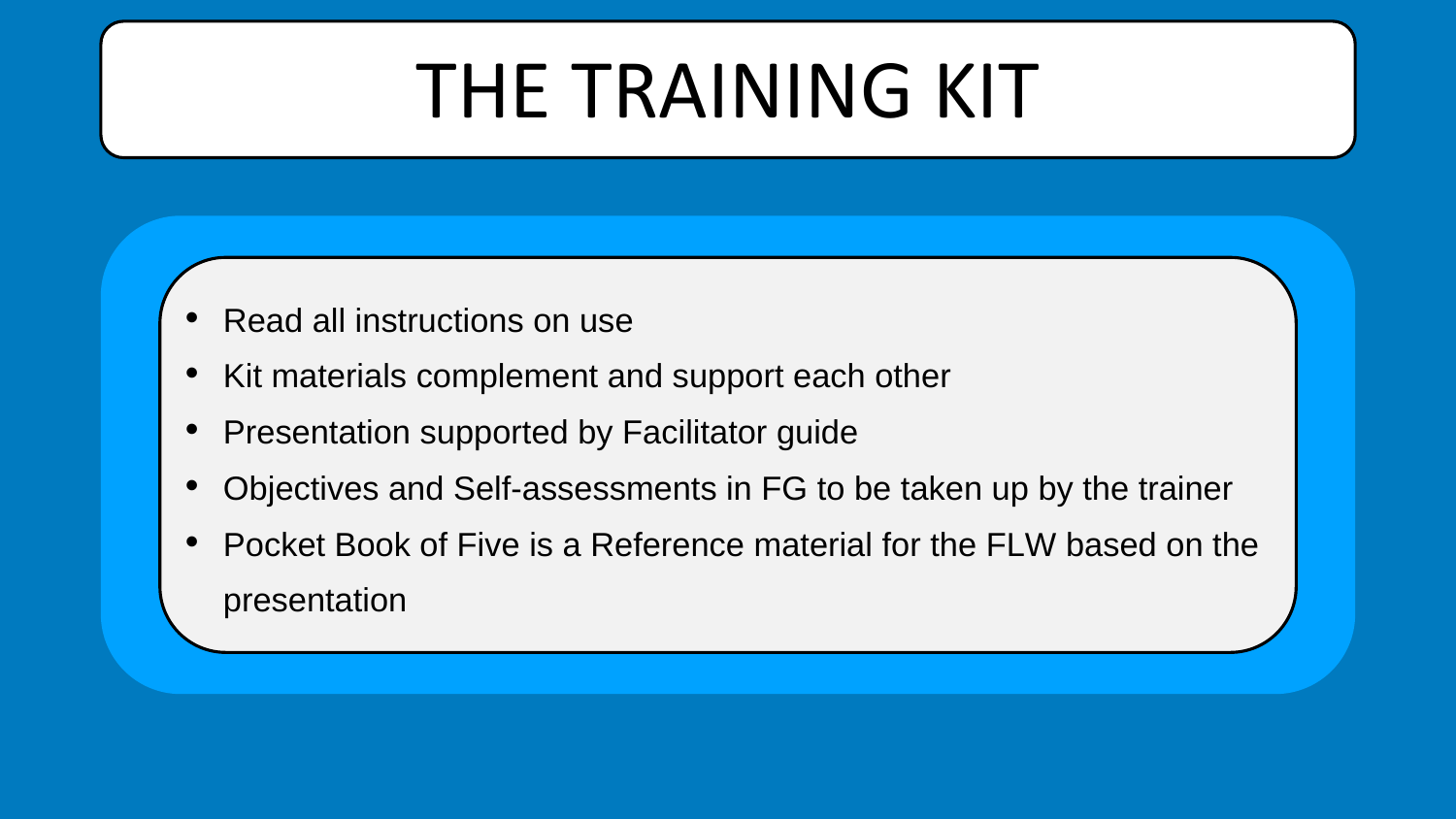## THE TRAINING KIT CONTENTS



Pocket Book of Five Reference to help ANM/ASHA in using the training

**After History** 

**COVID-**

for ANM, ASHA, AWW

**BOOK OF FIVE** 

 $\delta$ 

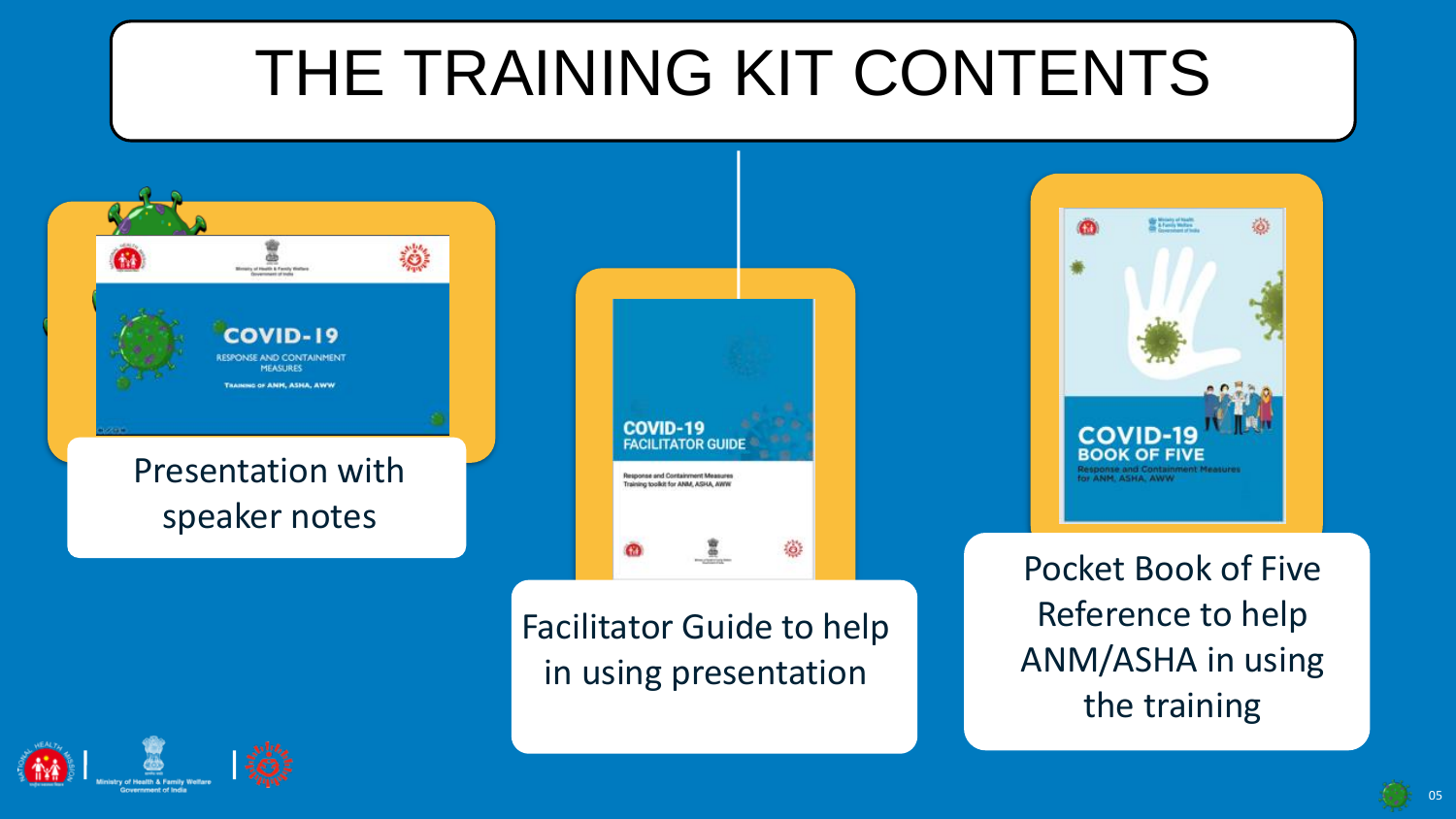### **Facilitator Guide | Pocket Book**



| <b>About the Toolkit</b>                                                           | з  |
|------------------------------------------------------------------------------------|----|
| <b>How to use the Toolkit</b>                                                      | 4  |
| <b>Training Objectives</b>                                                         | 5  |
| <b>Training Agenda</b>                                                             | 6  |
| Session 1: Introduction to COVID-19 Communication<br>for Preparedness and Response | 7  |
| Session 2: Prevention: Safe Practices in the Community                             | 8  |
| <b>Session 3: Community Surveillance</b>                                           | 9  |
| Session 4: Supportive Public Health Services: Community and Households             | 10 |
| Session 5: Managing Stigma and Discrimination                                      | 11 |
| <b>Session 6: Personal Safety for Frontline Workers</b>                            | 12 |
| <b>Session 7: Special Communication Needs in Urban Areas</b>                       | 13 |
| FAQs Things I need to know about COVID-19                                          | 14 |
| <b>Annexure 1: Trainer Notes for the Slides</b>                                    | 17 |
|                                                                                    |    |

### **CONTENT**

A Family Wellam (



| 1. WHAT IS MY ROLE: ANM, ASHA, AWW                                        | 2                        |
|---------------------------------------------------------------------------|--------------------------|
| 2. WHAT SHOULD I KNOW ABOUT COVID-19                                      | з                        |
| 3. WHAT ARE THE SAFE PRACTICES TO BE PROMOTED                             | 4                        |
| 4. WHO IS A SUSPECT                                                       | Б                        |
| 5. WHO IS A CONTACT CASE                                                  | 6                        |
| 6. HOW TO CONDUCT COMMUNITY SURVEILLANCE                                  | $\overline{\phantom{a}}$ |
| 7. HOW TO COMMUNICATE DURING COMMUNITY SURVEILLANCE                       | 8                        |
| 8. HOW TO CREATE A SUPPORTIVE ENVIRONMENT                                 | 9                        |
| 9. HOW TO INTERACT WITH FAMILIES                                          | 10                       |
| <b>10. WHAT ARE THE SAFE PRACTICES AT HOME</b>                            | 11                       |
| 11. HOW TO SUPPORT HOME QUARANTINE                                        | 12                       |
| 12. HOW TO SUPPORT HOME QUARANTINE FOR FAMILY MEMBERS                     | 13                       |
| <b>13. HOW CAN I ADDRESS STIGMA</b>                                       | 14                       |
| 14, HOW TO USE A MASK                                                     | 15                       |
| 15. WHAT ARE THE PRECAUTIONS FOR ME DURING COMMUNITY VISITS               | 16                       |
| 16. WHAT ARE THE PRECAUTIONS & SAFETY MEASURES FOR ME<br>ON REACHING HOME | 17                       |
| <b>FACTS AND MYTHS</b>                                                    | 18                       |
| WHY DO CHILDREN IN EMERGENCIES REQUIRE SPECIAL ATTENTION?                 | 19                       |
|                                                                           |                          |



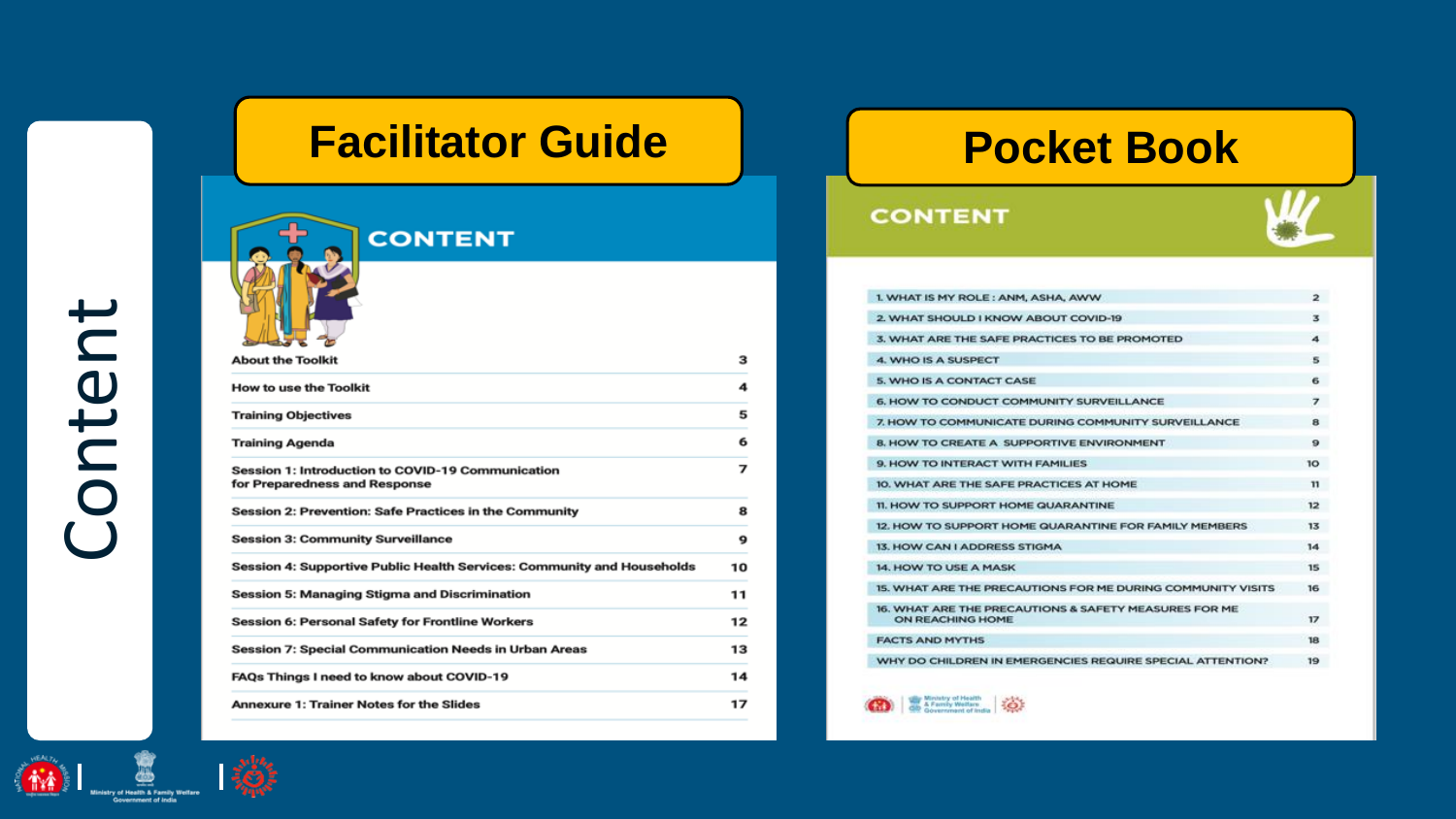## HOW TO USE FACILITATOR GUIDE

Learning outcomes before each session must be explained to participants

Slides will give you explanation in brief about the slide

End of session self assessment must be taken up with participants to help you understand if input has been received by them



**Session 3: Community Surveillance** 

### Learning outcome:

- · Participants will be able to explain who is a Suspect and who is a Contact
- · Participants will be able to list the types of contacts and their risk levels
- · Participants will be clear on giving information on services that are provided for symptomatic and asymptomatic cases

**Duration: 10 minutes** 

Methodology: Presentation

### Process:

- Slide 13: In this session we are going to see:
	- a. Types of Contacts
	- **b. Contact Tracing SoP**
	- c. Advisory to be given for contacts d. Communicating for community surveillance

Slide 14: This slide will give the definitions of a Contact and a Suspect to help FLW diffrentiate between a contact and a suspect

Slide 15: Types of Contact: High risk and low risk contacts

Slide 16: How to conduct the community-based surveillance

- Slide 17: Who is a Symptomatic contact, what is the advisory and who is an Asymptomatic contact what is the advisory that should be given.
- Slide 18: a) Faciliitator reads out the case scenario and then asks participants to answer. b) Discuss the possible answers on what the FLW can do.

### Self-Assessment

- 1. What are the types of Contacts
- 2. Make a list of symptoms that will categorise the contact as symptomatic and
- asymptomatic
- 3. What is the community surveillance protocol



### **COVID-19 Annexure 1: Trainer Notes for the Slides**

- 
- -

- 
- 
- 
- 
- 

Trainer notes for important slides given here for easy reference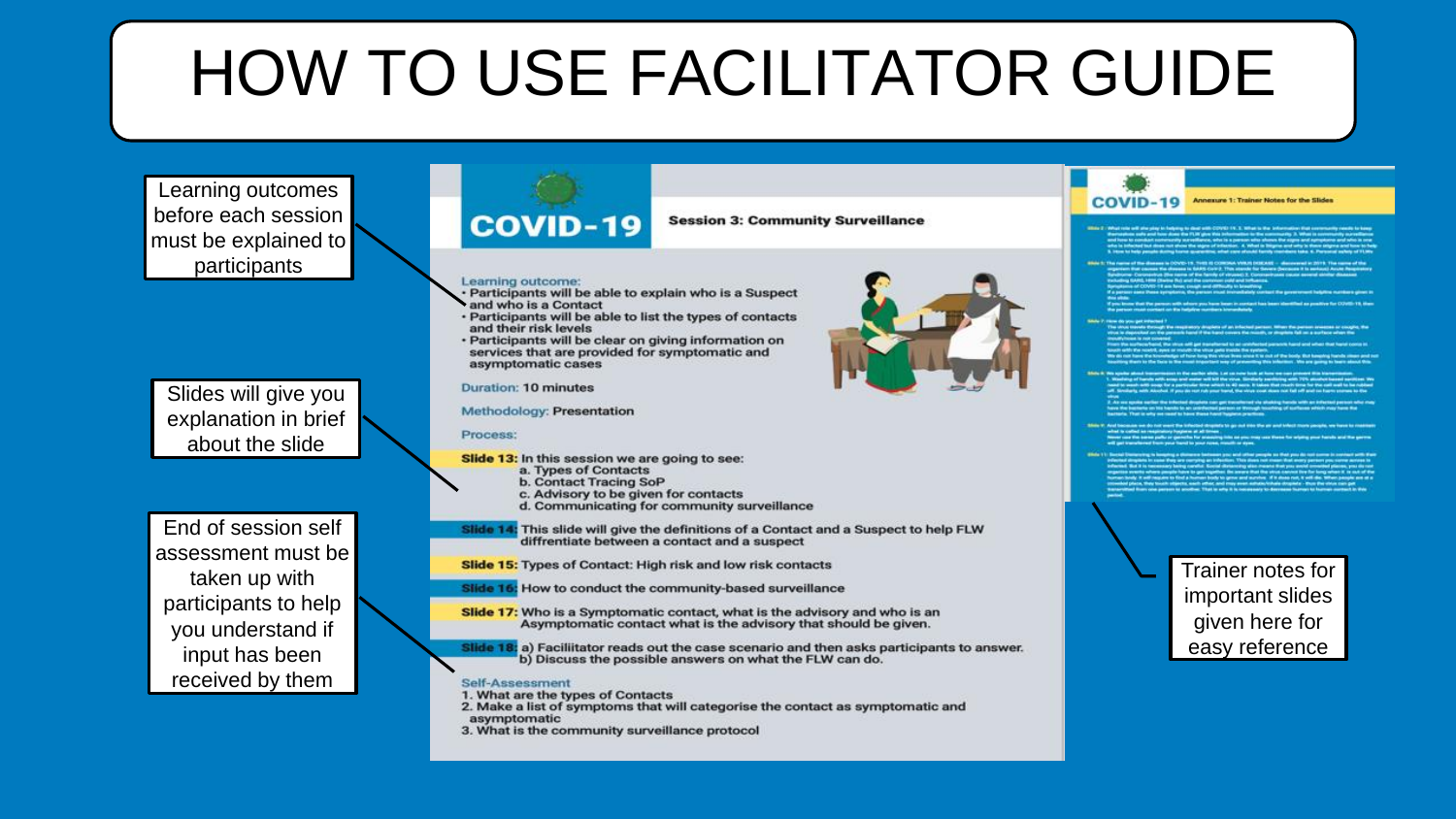### HOW TO USE PRESENTATION

- 1. Use Facilitator guide to understand the overall use of slides
- 2. Important Slides have speaker notes for trainer to explain the slides
- 3. At end of each session use the self-assessment from Facilitator guide to check understanding of the session

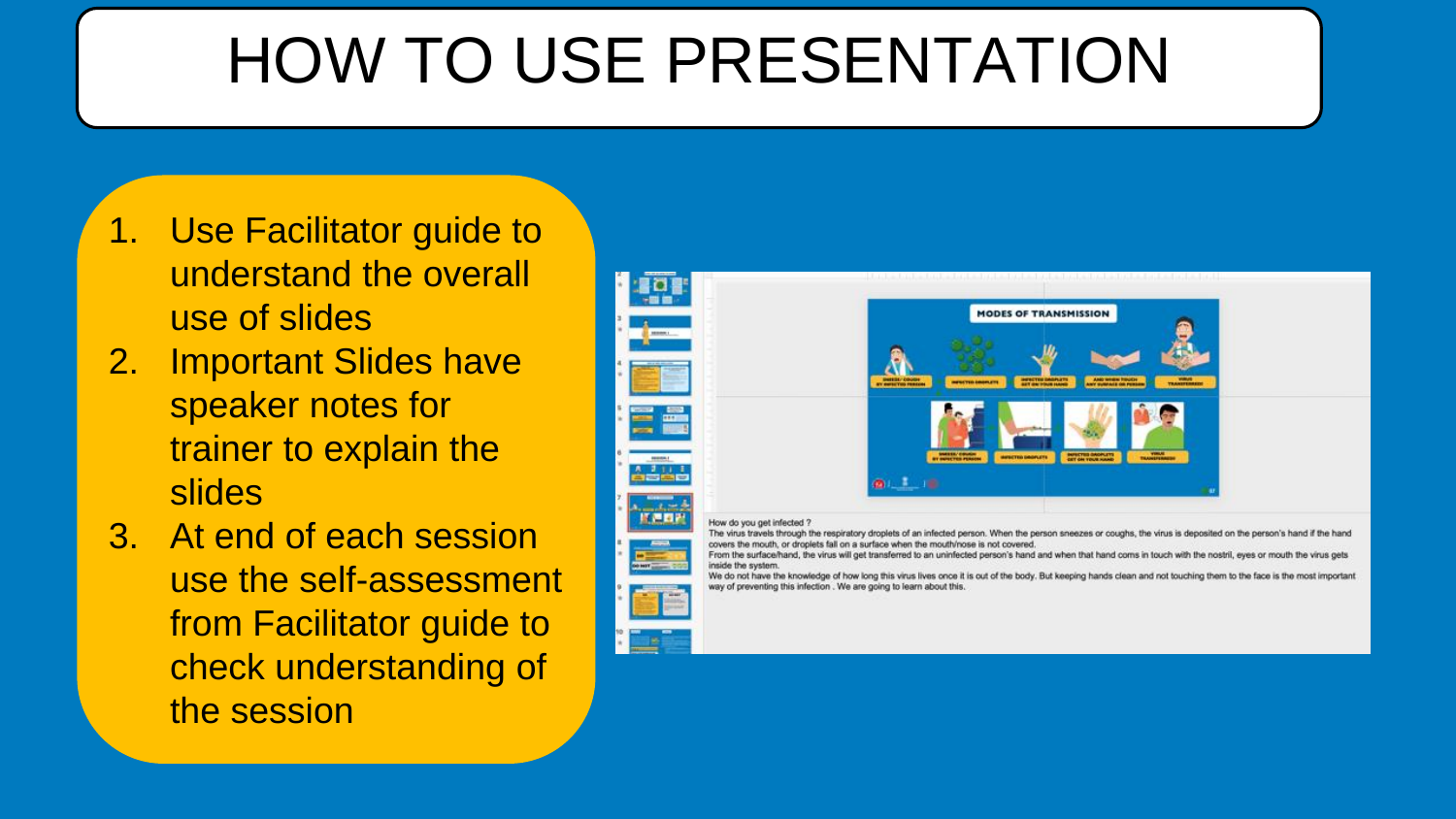### HOW TO USE POCKET BOOK OF FIVE